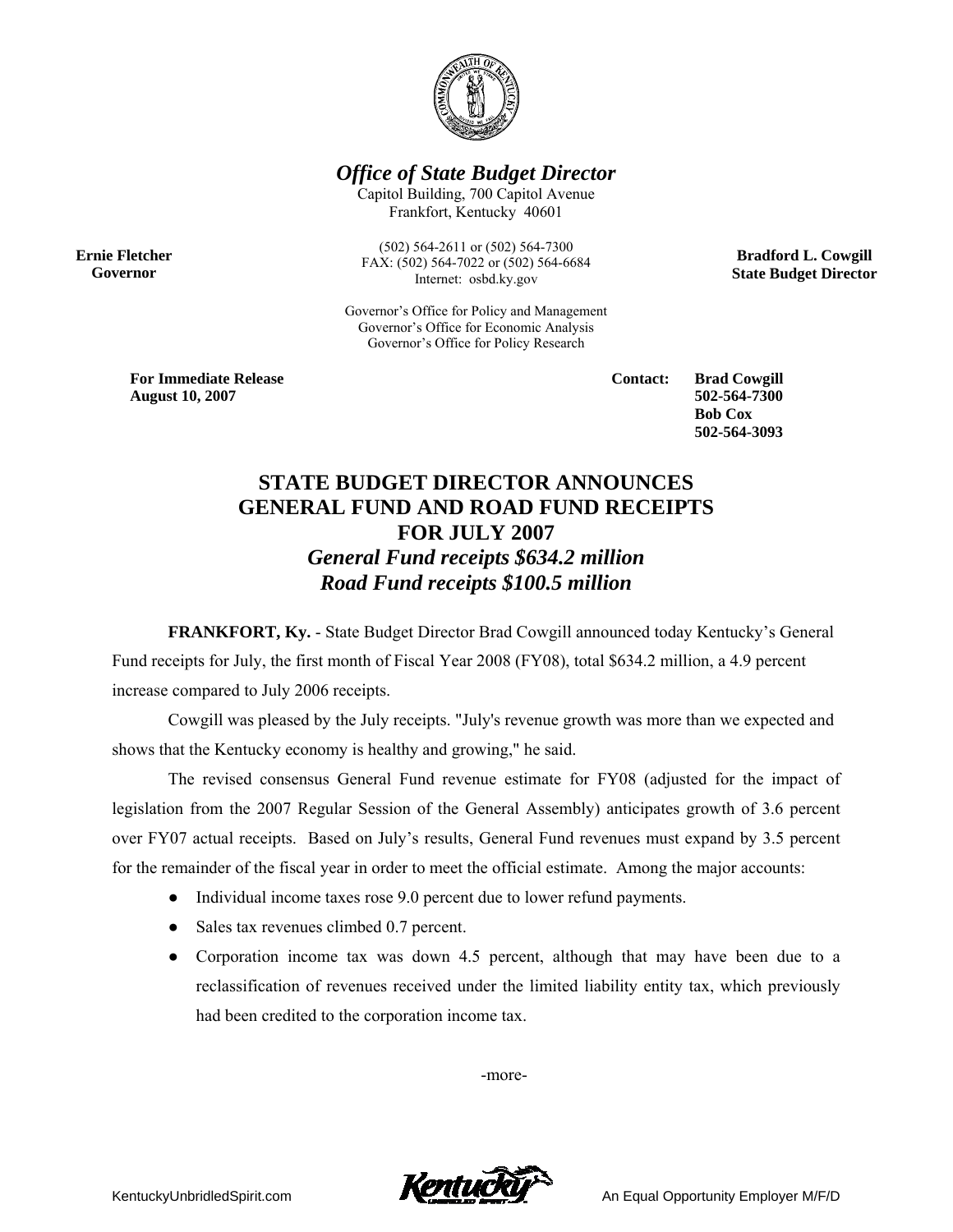- Cigarette taxes climbed 3.6 percent.
- Property taxes increased 14.9 percent because of a change in timing of receipts in the omitted and delinquent taxes.
- Coal severance tax slumped in July, falling 8.2 percent.
- Lottery revenues were up 15.8 percent.

 Road Fund revenues for July total \$100.5 million, a rise of 7.4 percent compared to last July. Among the major Road Fund categories:

- Motor fuels tax receipts rose 11.2 percent due to the statue-imposed rate increase tax tied to the price of gasoline.
- Motor vehicle usage tax was up by 2.3 percent compared to the same period one year ago.
- License and privilege taxes fell 10.8 percent, chiefly in the areas of motor vehicle license taxes, weight distance taxes, and driver's license fees.
- Non-tax revenue rose 23.9 percent on the strength of investment income and departmental fees.

-30-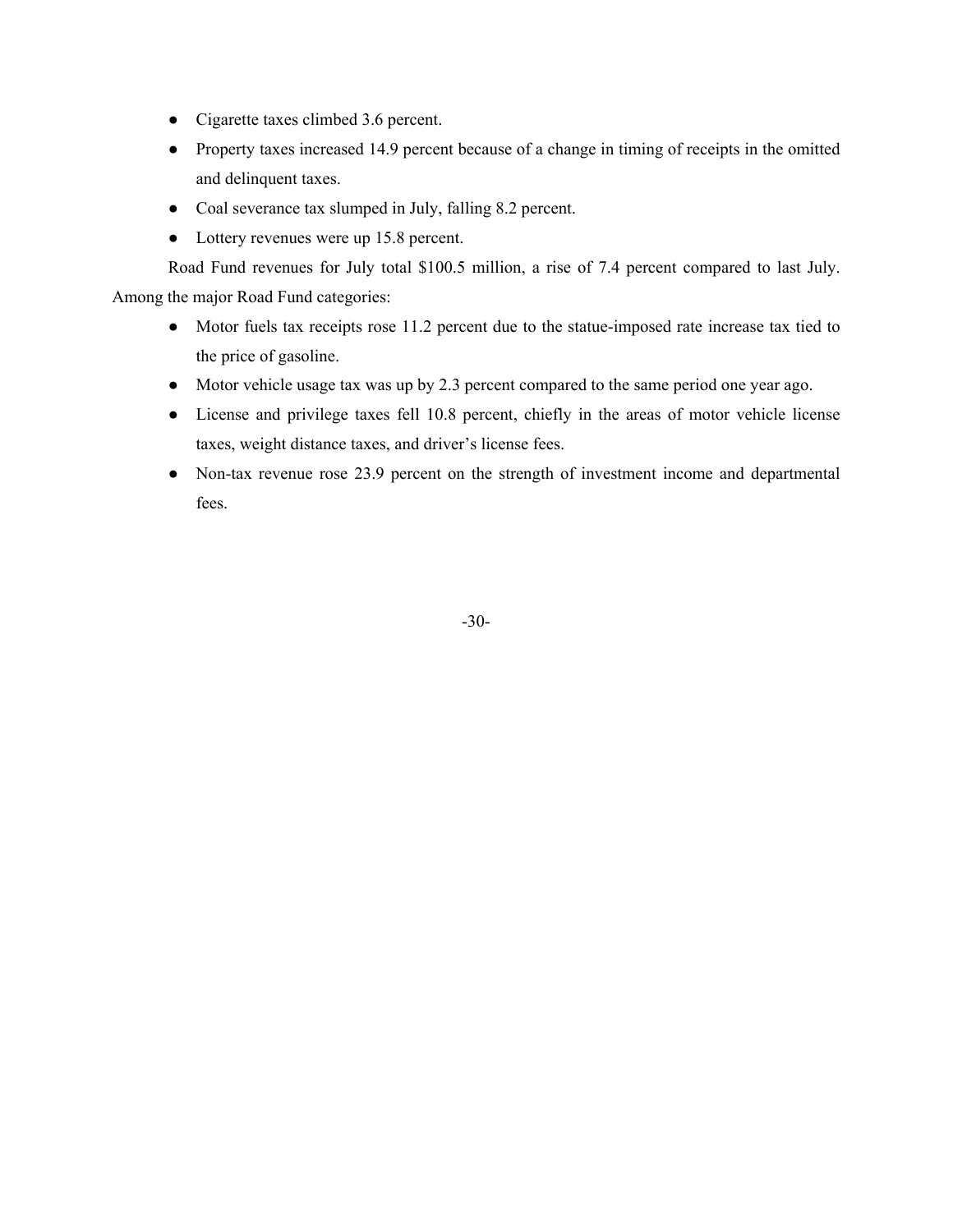## **KENTUCKY STATE GOVERNMENT REVENUE 1. GENERAL FUND REVENUE**

|                                                                            | 2007                   | <b>JULY</b><br>2006   | % Change           |
|----------------------------------------------------------------------------|------------------------|-----------------------|--------------------|
| <b>TOTAL GENERAL FUND</b>                                                  | \$634,238,003          | \$604,413,644         | 4.9%               |
| <b>Tax Receipts</b>                                                        | \$608,591,347          | \$578,775,671         | 5.2%               |
| <b>Sales and Gross Receipts</b>                                            | \$280,769,703          | \$278,244,286         | $0.9\%$            |
| <b>Beer Consumption</b>                                                    | 634.361                | 639,886               | $-0.9%$            |
| <b>Beer Wholesale</b>                                                      | 4,625,219              | 4,589,162             | 0.8%               |
| Cigarette                                                                  | 14,076,679             | 13,586,932            | 3.6%               |
| <b>Distilled Spirits Case Sales</b>                                        | 9,992                  | 9,383                 | 6.5%               |
| <b>Distilled Spirits Consumption</b><br><b>Distilled Spirits Wholesale</b> | 1.011.346<br>2,521,955 | 960,255               | 5.3%<br>7.4%       |
| <b>Insurance Premium</b>                                                   | 278,257                | 2,348,359<br>162,052  | 71.7%              |
| Pari-Mutuel                                                                | 358,625                | 468,158               | $-23.4%$           |
| Race Track Admission                                                       | 108,696                | 101,691               | 6.9%               |
| Sales and Use                                                              | 250,984,325            | 249,348,345           | 0.7%               |
| Wine Consumption                                                           | 204,509                | 199,783               | 2.4%               |
| Wine Wholesale                                                             | 984,951                | 961,801               | 2.4%               |
| <b>Telecommunications Tax</b>                                              | 4,192,778              | 4,290,704             | $-2.3%$            |
| <b>Other Tobacco Products</b>                                              | 778,009                | 577,775               | 34.7%              |
| License and Privilege                                                      | \$25,809,651           | \$26,057,245          | $-1.0%$            |
| Alc. Bev. License Suspension                                               | 151,970                | 27,000                | 462.9%             |
| Coal Severance                                                             | 17,602,068             | 19,166,565            | $-8.2%$            |
| <b>Corporation License</b>                                                 | 186.298                | 1,210,155             | $-84.6%$           |
| Corporation Organization                                                   | 3,392                  | 6,668                 | $-49.1%$           |
| Occupational Licenses                                                      | 13,276                 | 12,103                | 9.7%               |
| Oil Production<br>Race Track License                                       | 619,208<br>141,025     | 660,516<br>142,500    | $-6.3%$<br>$-1.0%$ |
| <b>Bank Franchise Tax</b>                                                  | (30, 491)              | (89, 601)             | $---$              |
| <b>Driver License Fees</b>                                                 | 57,809                 | 51,607                | 12.0%              |
| Minerals Severance                                                         | 1,681,551              | 1,600,142             | 5.1%               |
| <b>Natural Gas Severance</b>                                               | 2,365,424              | 3,269,591             | $-27.7%$           |
| <b>Limited Liability Entity</b>                                            | 3,018,121              | 0                     |                    |
| Income                                                                     | \$275,471,523          | \$256,125,280         | 7.6%               |
| Corporation                                                                | 26,232,752             | 27,482,603            | $-4.5%$            |
| Individual                                                                 | 249,238,771            | 228,642,677           | 9.0%               |
| Property                                                                   | \$18,561,485           | \$16,159,154          | 14.9%              |
| <b>Building &amp; Loan Association</b>                                     | 87,527                 | 519,670               | $-83.2\%$          |
| General - Real                                                             | 430,579                | 208,802               | 106.2%             |
| General - Tangible                                                         | 8,051,854              | 7,633,801             | 5.5%               |
| <b>Omitted &amp; Delinquent</b>                                            | 9,171,451              | 5,555,957             | 65.1%              |
| <b>Public Service</b>                                                      | 820,075                | 2,233,587             | $-63.3%$           |
| Other                                                                      | 0                      | 7,337                 | $-100.0%$          |
| <b>Inheritance Tax</b>                                                     | \$4,883,233            | \$1,898,392           | 157.2%             |
| Miscellaneous                                                              | 3,095,752              | 291,313               | 962.7%             |
| <b>Legal Process</b>                                                       | 2,177,112              | 291,313               | 647.3%             |
| T. V. A. In Lieu Payments                                                  | 918,640                | 0                     |                    |
| Other                                                                      | 0                      | $\pmb{0}$             | $\overline{a}$     |
| <b>Nontax Receipts</b>                                                     | \$25,123,645           | \$24,386,704          | 3.0%               |
| <b>Departmental Fees</b>                                                   | 2,251,537              | 2,060,821             | 9.3%               |
| <b>PSC Assessment Fee</b>                                                  | 9,491,604              | 7,786,369             | 21.9%              |
| <b>Fines &amp; Forfeitures</b>                                             | 2,574,046              | 2,285,410             | 12.6%              |
| Interest on Investments                                                    | 136,584                | 117,939<br>13,000,000 | 15.8%<br>3.8%      |
| Lottery<br>Sale of NO <sub>x</sub> Credits                                 | 13,500,000<br>0        | $\Omega$              |                    |
| Miscellaneous                                                              | (2,830,126)            | (863, 835)            | $---$              |
|                                                                            |                        |                       |                    |
| <b>Redeposit of State Funds</b>                                            | \$523,011              | \$1,251,269           | $-58.2%$           |